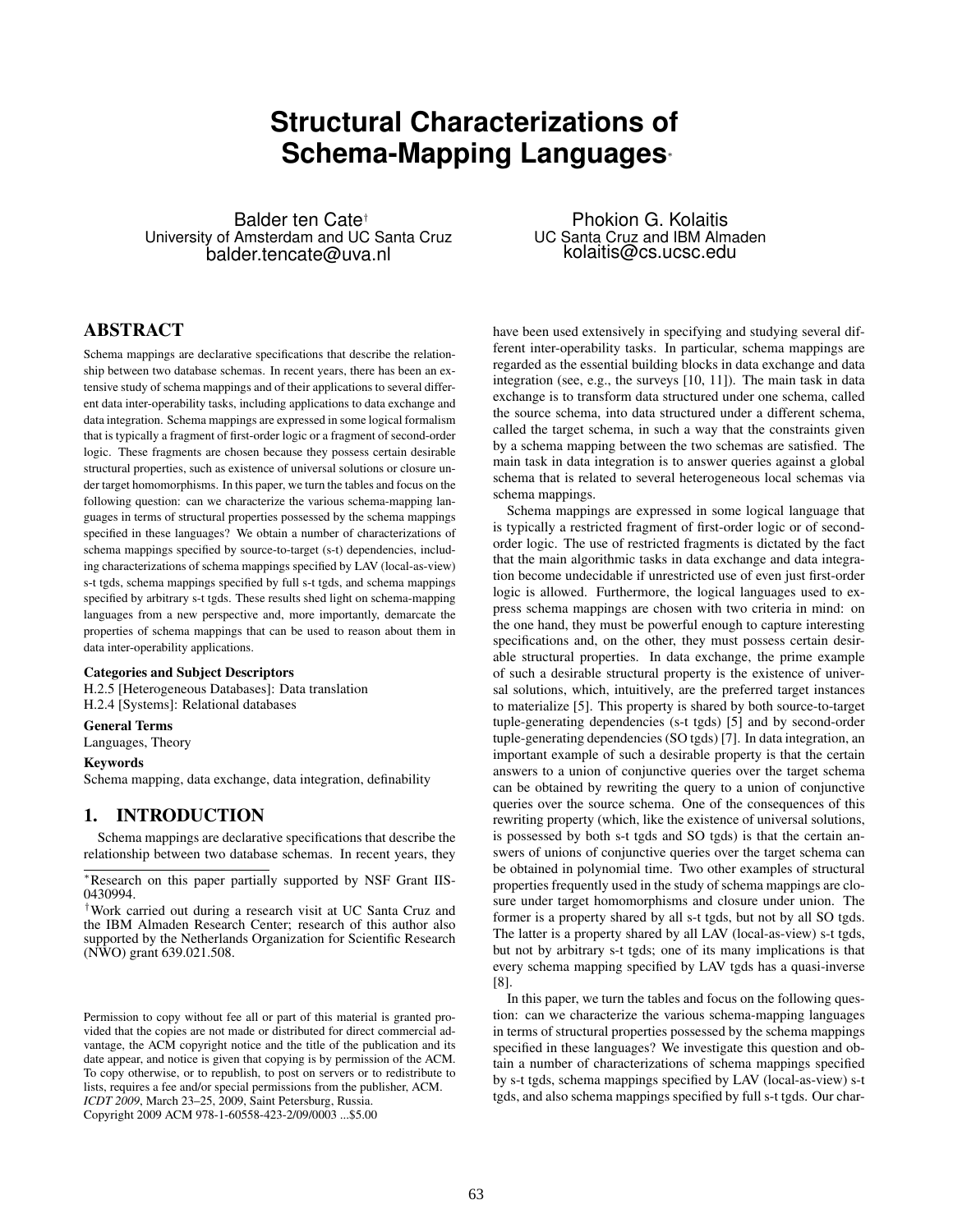acterizations are in terms of structural properties of schema mappings, including the ones mentioned above: existence of universal solutions, rewriting of unions of conjunctive queries over the target, closure under target homomorphisms, and closure under union. In particular, we establish that a schema mapping  $M$  is definable by a finite set of LAV tgds if and only if universal solutions w.r.t. M always exist,  $M$  allows for the rewriting of unions of conjunctive queries over the target, and  $M$  is closed under both target homomorphisms and union. In some cases, however, additional structural properties have to be singled out and used. Specifically, our characterization of schema mappings definable by s-t tgds involves a new property, which we call n-*modularity*: a schema mapping  $M$  is *n*-modular (where *n* is a positive integer) if whenever a target instance  $J$  is not a solution for some source instance  $I$  w.r.t. to M, there is a sub-instance  $I'$  of I of size at most n such that  $J$  is a not solution for  $I'$  w.r.t.  $M$ . With this property at hand, we establish that a schema mapping  $M$  is definable by a finite set of s-t tgds if and only if universal solutions w.r.t. M always exist, M allows for the rewriting of unions of conjunctive queries over the target,  $M$  is closed under target homomorphisms, and  $M$  is nmodular for some  $n \geq 1$ . Note that the aforementioned two results are characterizations of schema mappings without assuming that they are definable in some (richer) logic. We also obtain results of a different type in which we assume that the schema mappings are already definable in first-order logic and then characterize when they are definable by a finite set of s-t tgds or by a finite set of full s-t tgds. It should be pointed out that the proofs of the characterizations under the first-order definability assumption make essential use of Rossman's proof of the preservation-under-homomorphisms theorem [14].

The foremost motivation for carrying out this investigation is methodological. Specifically, our structural characterization theorems shed light on the exact set of tools available in the study of schema mappings specified in particular languages. To this effect, they demarcate the properties of schema mappings that can be used to reason about them in data inter-operability applications; furthermore, they pinpoint the properties of schema mappings that one loses or gains by switching from one schema-mapping language specification to another. As an application, we employ our structural characterization to derive complexity-theoretic results for testing definability of schema mappings in the schema-mapping languages considered here.

The remainder of this paper is organized as follows. In Section 2, we present the definitions of all the basic notions and give some simple results about the structural properties possessed by the various schema-mapping languages. In Section 3, we state and outline the proofs of our main structural characterization theorems for schema-mapping languages. In Section 4, we study the computational complexity of testing whether a schema mapping expressible in some schema-mapping language is also expressible in a different schema-mapping language. In Section 5, we briefly consider a different kind of expressive power, in the spirit of Bancilhon-Paredaens-completeness [3, 13], and address the question which target instances can be obtained from a source instance as universal solutions for schema mappings definable by a finite set of s-t tgds. Finally, in Section 6, we list some open problems and directions for future research.

### 2. PRELIMINARIES AND BASIC FACTS

### 2.1 Schema mappings, solutions, and certain answers

A *schema* is a tuple  $\mathbf{R} = (R_1, \dots, R_n)$  of relation symbols

of fixed arities. An **R**-instance is a tuple  $I = (R_1^I, \dots, R_n^I)$  of relations whose arities match those of the relation symbols of R. A *fact* of *I* is an expression  $R_i$ **a** with  $i \leq n$  and **a** a tuple of values belonging to the relation  $R_i^I$ . The *active domain* of  $\overline{I}$ , denoted by  $adom(I)$ , is the set of all values occurring in the relations  $R_i^I$ , for  $1 \leq i \leq n$ . Unless explicitly stated otherwise, we will always restrict ourselves to finite instances  $I$ , i.e.,  $adom(I)$ is a finite set. We will be working with two disjoint schemas, called the *source schema*  $S = (S_1, \ldots, S_n)$  and the *target schema*  $\mathbf{T} = (T_1, \ldots, T_m)$ . An S-instance is called a *source instance* and an T-instance is called a *target instance*. Whenever we consider a pair of instances  $(I, J)$ , it will be implicitly understood that I is a source instance and *J* is a target instance.

A *schema mapping* is a triple  $\mathcal{M} = (\mathbf{S}, \mathbf{T}, \mathcal{W})$ , where **S** is a source schema,  $T$  is a target schema disjoint from  $S$ , and  $W$  is a class of pairs  $(I, J)$  of S-instances and T-instances that is closed under isomorphisms, i.e., if  $(I, J) \in W$  and  $h : (I \cup J) \cong (I' \cup J')$ is an isomorphism, then  $(I', J') \in W$ . If a pair  $(I, J) \in W$ , then we say that J is a *solution for* I *w.r.t.* M (or, simply, a *solution for* I whenever  $M$  is understood from the context). For each source instance I, we write  $Sol_{\mathcal{M}}(I)$  to denote the set of all solutions of I w.r.t. M.

Let  $L$  be a logical language and let  $\Sigma$  be a set of  $L$ -sentences. We say that a schema mapping  $\mathcal{M} = (\mathbf{S}, \mathbf{T}, \mathcal{W})$  is *L-definable by*  $\Sigma$  if  $(I, J) \in W$  if and only if  $(I, J) \models \Sigma$ . In this case, we will often identify the schema mapping M with the triple  $\mathcal{M} = (\mathbf{S}, \mathbf{T}, \Sigma)$ . Note that, since we are restricting ourselves to finite instances, Ldefinability means L-definability within the class of (pairs of) finite instances. Here, we are mainly interested in definability in firstorder logic (FO-definability), as well as in definability in fragments of first-order logic that are used as specification languages in data exchange and data integration. Note that if the source schema S and the target schema T are understood from the context, we will often identify a schema mapping  $\mathcal{M} = (\mathbf{S}, \mathbf{T}, \mathcal{W})$  with the class W of pairs of instances or with a set  $\Sigma$  of L-sentences that defines it. We will also often write  $(I, J) \in \mathcal{M}$ , instead of  $(I, J) \in \mathcal{W}$ .

If q is a k-ary query over the target and  $I$  is a source instance, then the *certain answers of* q *on* I *w.r.t.* M is the set certain  $\mathcal{M}(q)(I) = \bigcap \{q(J) \mid J \in Sol_{\mathcal{M}}(I)\}\.$  It is easy to see that every tuple in certain  $\mathcal{M}(q)(I)$  is a tuple of values from I. Thus, every schema mapping  $M$  induces a transformation certain  $M$  from queries over the target schema to queries over the source schema, so that if  $q$  is a  $k$ -ary query over the target schema, then this transformation produces the query certain $\mathcal{M}(q)$  over the source schema defined by certain $\mathcal{M}(q)(I) = \bigcap \{q(J) \mid J \in Sol_{\mathcal{M}}(I)\}.$ 

### 2.2 Homomorphisms, conjunctive queries, and universal solutions

A central notion in the study of schema mappings is that of a *homomorphism*. If  $K$  and  $K'$  are two instances over the same schema  $\mathbf{R} = (R_1, \ldots, R_n)$ , then a *homomorphism* from K to K' is a function from the active domain of K to the active domain of  $K'$ such that if  $(a_1, \ldots, a_m) \in R_i^K$ , then  $(h(a_1, \ldots, a_m)) \in R_i^{K'}$ , for  $i = 1, \ldots, n$ . If there is a homomorphism from K to K', then we say that  $K'$  is a *homomorphic extension* of  $K$ , and that  $K$  is *homomorphically embedded* in  $K'$ . If there are homomorphisms  $h: K \to K'$  and  $h' : K' \to K$ , then we say that K and K' are *homomorphically equivalent*. A homomorphism h is said to be *constant* on a set X if h restricted to  $X \cap dom(h)$  is the identity function on this set. Often, when we will consider homomorphisms between target instances, we will need to require that they are constant on the domain of some source instance.

A k-ary query q is said to be *preserved under homomorphisms* if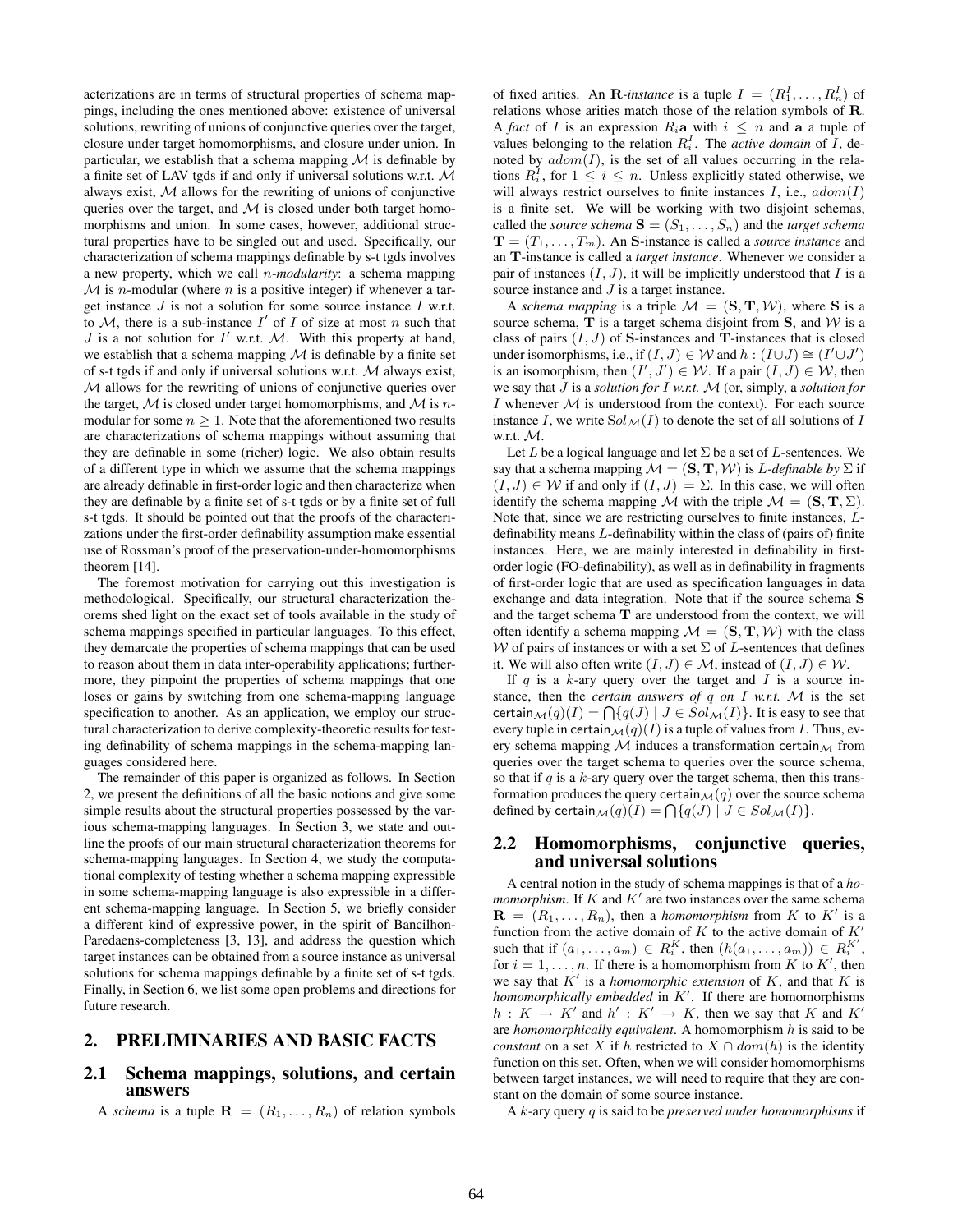for all homomorphisms  $h: K \to K'$  and all tuples  $(d_1, \ldots, d_k) \in$  $q(K)$ , we have that  $(h(d_1), \ldots, h(d_k)) \in q(K')$ . A *positive query* is a query defined by a positive existential FO-formula or, equivalently, a query that is a union of conjunctive queries. All positive queries are preserved under homomorphisms.

We now recall the definition of universal solutions from [5]. Let  $M = (\mathbf{S}, \mathbf{T}, \mathcal{W})$  be a schema mapping and let I be a source instance. A target instance J is a *universal solution for* I if J is a solution for  $I$  and for each target instance  $J'$  that is a solution for I, there is a homomorphism  $h: J \to J'$  that is constant on  $adom(I).$ 

### 2.3 Schema mapping languages

DEFINITION 2.1. *Let* S *be a source schema and* T *a target schema.*

*1. A* source-to-target tuple-generating dependency (s-t tgd) *is a FO-formula of the form*

$$
\forall \mathbf{x}(\phi(\mathbf{x}) \to \exists \mathbf{y} \psi(\mathbf{x}, \mathbf{y})),
$$

*where*  $\phi(\mathbf{x})$  *is a conjunction of atomic formulas over* **S** *with variables in* x*, each variable in* x *occurs in at least one atomic formula in*  $\phi(\mathbf{x})$ *, and*  $\psi(\mathbf{x}, \mathbf{y})$  *is a conjunction of atomic formulas over* T *with variables in* x *and* y*.*

- *2. A* full s-t tgd *is a s-t tgd with no existential quantifiers in the right-hand side, i.e., it is of the form*  $\forall$ **x**( $\phi$ (**x**)  $\rightarrow$   $\psi$ (**x**)), *where*  $\phi(\mathbf{x})$  *and*  $\psi(\mathbf{x})$  *are conjunctions of atomic formulas over* **S** *and* T *respectively, and each variable in* x *occurs in at least one atomic formula in*  $\phi(\mathbf{x})$ *.*
- *3. A* LAV (local-as-view) s-t tgd *is a s-t tgd in which the left-hand side is a single atomic formula (we do not assume that each variable from* x *occurs only once in the atomic formula).*

We will focus on schema mappings that are definable by finite sets of s-t tgds, by finite sets of full s-t tgds, and by finite sets of LAV s-t tgds. These classes of schema mappings have been investigated extensively in data exchange and data integration. We note that s-t tgds are also known in the literature as GLAV (global-andlocal-as-view) constraints under sound view semantics (see [11]). Moreover, every full s-t tgd is equivalent to a finite set of GAV constraints, which are the special case of full s-t tgds in which the right-hand side has a single atomic formula.

### 2.4 Structural properties of schema mappings

In this section, we present several structural properties of schema mappings that will play a key role in our characterizations. We begin with three such properties that have been used in both data exchange and data integration.

DEFINITION 2.2. *Let* M *be a schema mapping.*

- *Closure under target homomorphisms: We say that* M is closed under target homomorphisms *if for all*  $(I, J) \in M$ and for all homomorphisms  $h: J \to J'$  that are constant on adom(I), we have that  $(I, J') \in \mathcal{M}$ .
- *Admitting universal solutions: We say that* M admits universal solutions *if for each source instance* I *there is a universal solution* J *for* I*.*
- *Allowing for conjunctive query rewriting: We say that* M allows for conjunctive query rewriting *if for each union* q *of conjunctive queries over the target schema, the certain answers query* certain $\mathcal{M}(q)$  *is definable by a union of conjunctive queries over the source schema. (Here, as it is usually the*

*case, "union of conjunctive queries" means a finite union of conjunctive queries, and equalities are allowed in the conjunctive queries)*

The first two conditions of closure under target homomorphisms and admitting universal solutions go very well together. As was observed in [5], if a schema mapping is closed under target homomorphisms and admits universal solutions, then, for every source instance I, the (typically infinite) space  $Sol_{\mathcal{M}}(I)$  of all solutions of  $I$  can be completely described by a single target instance  $J$ , namely, by any universal solution  $J$  for  $I$ . This is so because if  $J$  is universal for  $I$  and  $M$  is closed under target homomorphisms, then for every target instance  $J'$ , we have that  $J'$  is a solution for I if and only if there is a homomorphism  $h: J \to J'$  that is constant on  $adom(I)$ . Thus, these two conditions lie at the foundation of *data exchange*. The third condition of allowing for conjunctive query rewriting is important in the context of *data integration*, since it implies that the certain answers of unions of conjunctive queries over the target are computable in polynomial time (in the sense of data complexity).

It is well known that all three conditions of closure under target homomorphisms, admitting universal solutions, and allowing for conjunctive query rewriting are possessed by every schema mapping M definable by a finite set of s-t tgds. Closure under homomorphisms follows easily from the definitions; admitting universal solutions was shown in [5] using the *chase procedure*. In the case of full s-t tgds, a union of conjunctive queries over the target is easily transformed to a union of conjunctive queries over the source by simply replacing each target relation symbol  $P$  by a union of conjunctive queries over the source that defines  $P$ . In the case of arbitrary s-t tgds, allowing for conjunctive query rewriting is proved by first "decomposing" the given s-t tgds to full s-t tgds and to LAV s-t tgds, and then applying results from [1] and [4]. We collect these facts into one proposition.

PROPOSITION 2.3. *Every schema mapping definable by a finite set of s-t tgds is closed under target homomorphisms, admits universal solutions, and allows for conjunctive query rewriting.*

In the full version of this paper, we show that even schema mappings speficied by a *second-order tgd* (SO tgd) (see [7] for the definition) allows for conjunctive query rewriting; since a finite set of SO tgds is known to be equivalent to a single SO tgd, this rewriting result holds also for finite sets of SO tgds. Moreover, we show that the query rewriting can be performed in polynomial time (measured in the combined size of the schema mapping specification and the conjunctive query) if the output query is allowed to be presented in the form of a positive existential first-order formula and the domain of the source instance contains at least two distinguished constants. It follows that the combined complexity of query answering (where the input is the SO tgd, the source instance, and the target conjunctive query) is NP-complete. Since s-t tgds can be translated into SO tgds in linear time, the same holds for schema mappings specified by finite sets of s-t tgds. These two results, stated below, are used in Section 3.4 and in Lemma 4.1.

PROPOSITION 2.4. *Every schema mapping definable by a SO tgd allows for conjunctive query rewriting.*

PROPOSITION 2.5. *The following problem is NP-complete: Given a schema mapping* M *specified by a SO tgd, a source instance I*, *a k*-*ary positive target query*  $q$  ( $k \ge 0$ ) *and a k*-*tuple* **a** *of elements from adom* $(I)$ *, does a belong to* certain $\mathcal{M}(q)(I)$ ?

Next, we define three additional properties of schema mappings.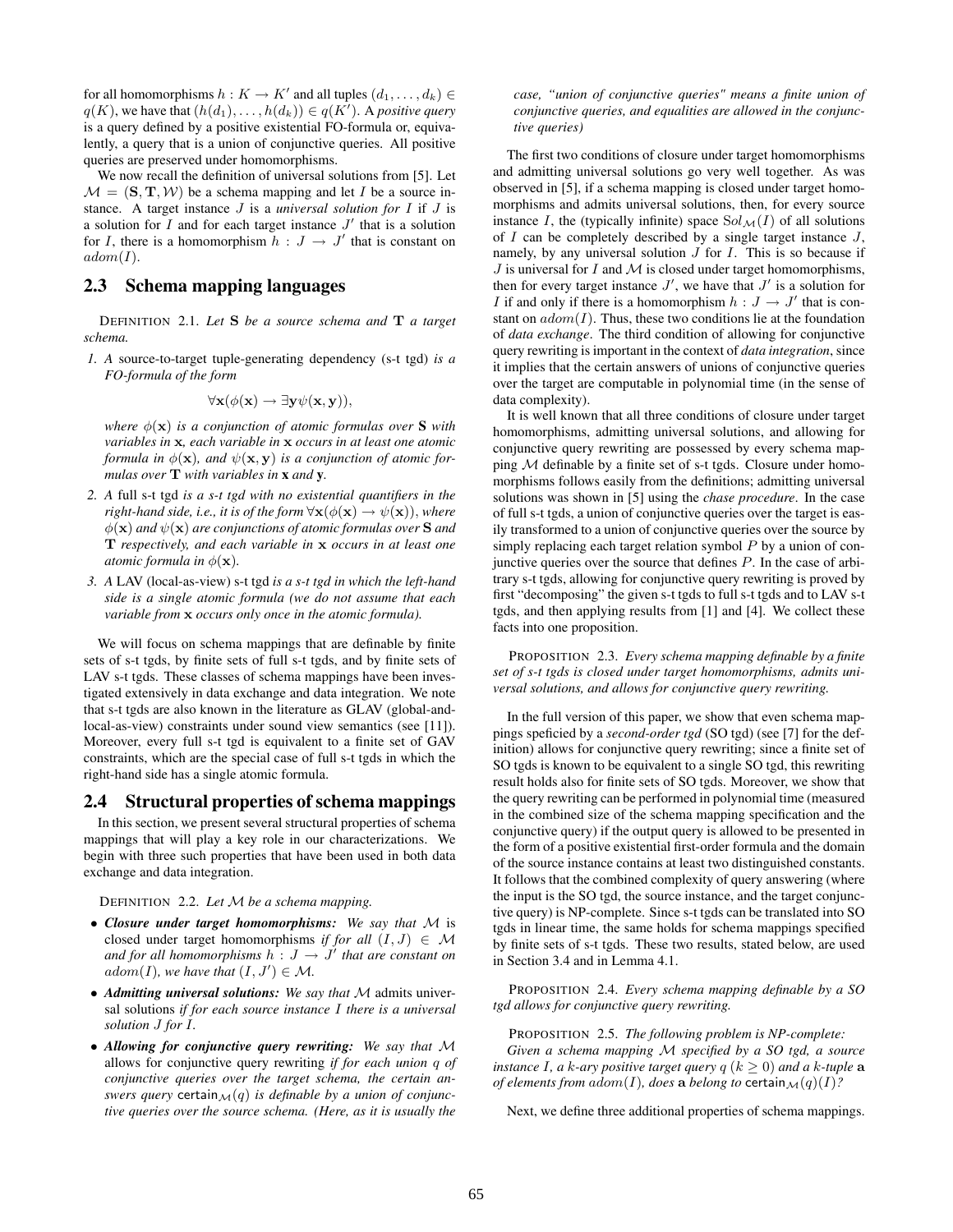DEFINITION 2.6. *Let* M *be a schema mapping.*

- *Closure under target intersection: We say that* M is closed under target intersection *if for all source instances* I *and all target instances*  $J_1, J_2$ , if  $(I, J_1) \in M$  *and*  $(I, J_2) \in M$ *, then*  $also (I, J_1 \cap J_2) \in \mathcal{M}.$
- *Closure under union: We say that* M *is* closed under union *if*  $(\emptyset, \emptyset) \in \mathcal{M}$ , and for all  $(I, J) \in \mathcal{M}$  and  $(I', J') \in \mathcal{M}$  (not *necessarily disjoint), we have that also*  $(I \cup I', J \cup J') \in M$ . *Intuitively, a schema mapping is closed under union if solutions can be constructed in a "modular" fashion, i.e., on a tuple-bytuple basis.*
- n*-Modularity: Let* n *be a positive integer. We say that* M *is* nmodular *if whenever a pair* (I, J) *does not belong to* M*, there is a sub-instance*  $I' \subseteq I$  *such that*  $|adom(I')| \leq n$  *and*  $(I', J)$ *does not belong to* M*.*

*Intuitively, n-modularity asserts that if*  $(I, J) \notin M$ *, then there is a concise explanation for this fact; this property can also be viewed as a relaxation of closure under union.*

• *Reflecting source homomorphisms: We say that* M reflects source homomorphisms *if for all source instances I, I' and for all target instances* J*,* J 0 *such that* J *is a universal solution for* I and  $J'$  is a solution for I', we have that every homomorphism  $h: I \to I'$  extends to a homomorphism from *J* to *J'*.

*Note that, in this definition, we do not require the homomorphisms to be constant on*  $adom(I)$ *.* 

We now give several useful propositions about the properties we just introduced.

PROPOSITION 2.7. *Let* M *be a schema mapping.*

- *If* M *is definable by a finite set of full s-t tgds, then* M *is closed under target intersection.*
- *If* M *is definable by a finite set of LAV s-t tgds, then* M *is closed under union.*
- If M is definable by a finite set of s-t tgds, then M is n-modular *for some*  $n \geq 1$ *.*

PROOF. The first two parts follow easily from the definitions. For the third part, assume that  $M$  is a schema mapping definable by a finite set  $\Sigma$  of s-t tgds. Let n be the maximum number of variables occurring in the left-hand side of the s-t tgds in  $\Sigma$ . We claim that M is n-modular. Assume that  $(I, J) \notin M$ . Then there is an s-t tgd

$$
\forall \mathbf{x}(\phi(\mathbf{x}) \to \exists \mathbf{y} \psi(\mathbf{x}, \mathbf{y}))
$$

from  $\Sigma$  and a tuple a of values from  $adom(I)$  such that  $(I, J) \models$  $\phi(\mathbf{a}) \wedge \neg \exists \mathbf{y} \psi(\mathbf{a}, \mathbf{y})$ . Now, let I' be the sub-instance of I containing only the values **a**. Then it is still the case that  $(I', J) \models \phi(\mathbf{a}) \land \phi(\mathbf{a})$  $\neg \exists y \psi(a, y)$ , and hence  $(I', J) \notin M$ .

PROPOSITION 2.8. *If a schema mapping* M *is closed under target homomorphisms and target intersections, then for every source instance* I *and every target instance* J*, we have that* J *is a solution for* I *if and only if*  $J \restriction \alpha$ *dom* $(I)$  *is a solution for* I, where  $J \restriction addom(I)$  *is the sub-instance of*  $J$  *consisting of all tuples with values from*  $adom(I)$  *only.* 

PROOF. One direction follows immediately from the fact that the inclusion map from  $J \restriction addom(I)$  into  $J$  is a homomorphism. For the other direction, suppose that  $J$  is a solution for  $I$ . Let  $J'$  be an isomorphic copy of  $J$  agreeing with  $J$  on elements in  $adom(I)$ , but disjoint for the rest of the active domain. Then, by closure under

isomorphisms,  $J'$  is a solution for I, hence  $J' \cap J$  is a solution for *I* by closure under intersection. By construction,  $J ∩ J' = J$  $adom(I). \square$ 

PROPOSITION 2.9. *If* M *is a schema mapping that is closed under target homomorphisms, admits universal solutions, and allows for conjunctive query rewriting, then* M *reflects source homomorphisms.*

PROOF. Let  $J$  be a universal solution for  $I$ , let  $J'$  be a solution for  $I'$ , and let  $h: I \to I'$  be a homomorphism. For each element of I, choose a first-order variable and form the canonical conjunctive query  $q$  of  $J$  in these free variables (thus only the elements of  $adom(J) \setminus adom(I)$  are existentially quantified in q). Clearly, q is true in J under the natural assignment that sends each variable to the corresponding element of  $I$ . Since  $J$  is a universal solution for I, we have that  $q$  is true in every other solution of I as well, under the same assignment. Hence, certain  $\mathcal{M}(q)$  is true in I under this assignment. Since  $M$  allows for conjunctive query rewriting, certain  $\mathcal{M}(q)$  is definable by a union of conjunctive queries over the source schema, hence it is preserved by the homomorphism  $h$ . This means that certain  $\mathcal{M}(q)$  is true in  $I'$  under the assignment that sends every variable to the h-image of the corresponding element of I, and hence  $q(J')$  is true under this assignment as well. In other words, there is a a homomorphism from  $J$  to  $J'$  that extends  $q$ .

Note that the proof of the above Proposition 2.9 relies heavily on the assumption that we consider finite instances only.

# 3. CHARACTERIZATIONS OF SCHEMA-MAPPING LANGUAGES

### 3.1 LAV s-t tgds

The following provides a characterization of LAV s-t tgds.

THEOREM 3.1. *For all schema mappings* M*, the following are equivalent:*

- *1.* M *is definable by a finite set of LAV s-t tgds*
- *2.* M *is closed under target homomorphisms, admits universal solutions, allows for conjunctive query rewriting, and is closed under union.*
- *3.* M *is closed under target homomorphisms, admits universal solutions, reflects source homomorphisms, and is closed under union.*

PROOF. The implications  $(1) \Rightarrow (2)$  and  $(2) \Rightarrow (3)$  are proved in Section 2. We prove (3)  $\Rightarrow$  (1). The idea behind the proof is as follows: since  $M$  is closed under union, universal solutions for source instances I can be constructed out of universal solutions for parts of I. This implies that, in defining our schema mapping, we only need to take into account a finite number of source instances up to isomorphism, namely, those that contain precisely one tuple. In what follows we will make this idea precise.

Suppose M satisfies the listed conditions. Let  $R_1, \ldots, R_n$  be the relations of the source schema, and let  $D$  be a set consisting of k distinct values, with  $k = \max_{i \leq n}$  arity( $R_i$ ). Let facts be the set of all possible facts, of the form  $R_i(d_1, \ldots, d_\ell)$  with  $i \leq n$ ,  $\ell = \text{arity}(R_i)$ , and  $d_1, \ldots, d_\ell \in D$ . For each  $\alpha \in \text{facts, let } I_\alpha$ be the source instance containing precisely one fact, namely  $\alpha$ , and let  $J_{\alpha}$  be a universal solution for  $I_{\alpha}$ . Let  $PosDiag_{I_{\alpha}}(\mathbf{x})$  be the positive diagram of  $I_{\alpha}$ , i.e., the set of all facts true in I (which consists of precisely one fact) and let  $PosDiag_{J_{\alpha}}(\mathbf{x}, \mathbf{y})$  be the positive diagram of  $J_{\alpha}$ , where x are as many variables as there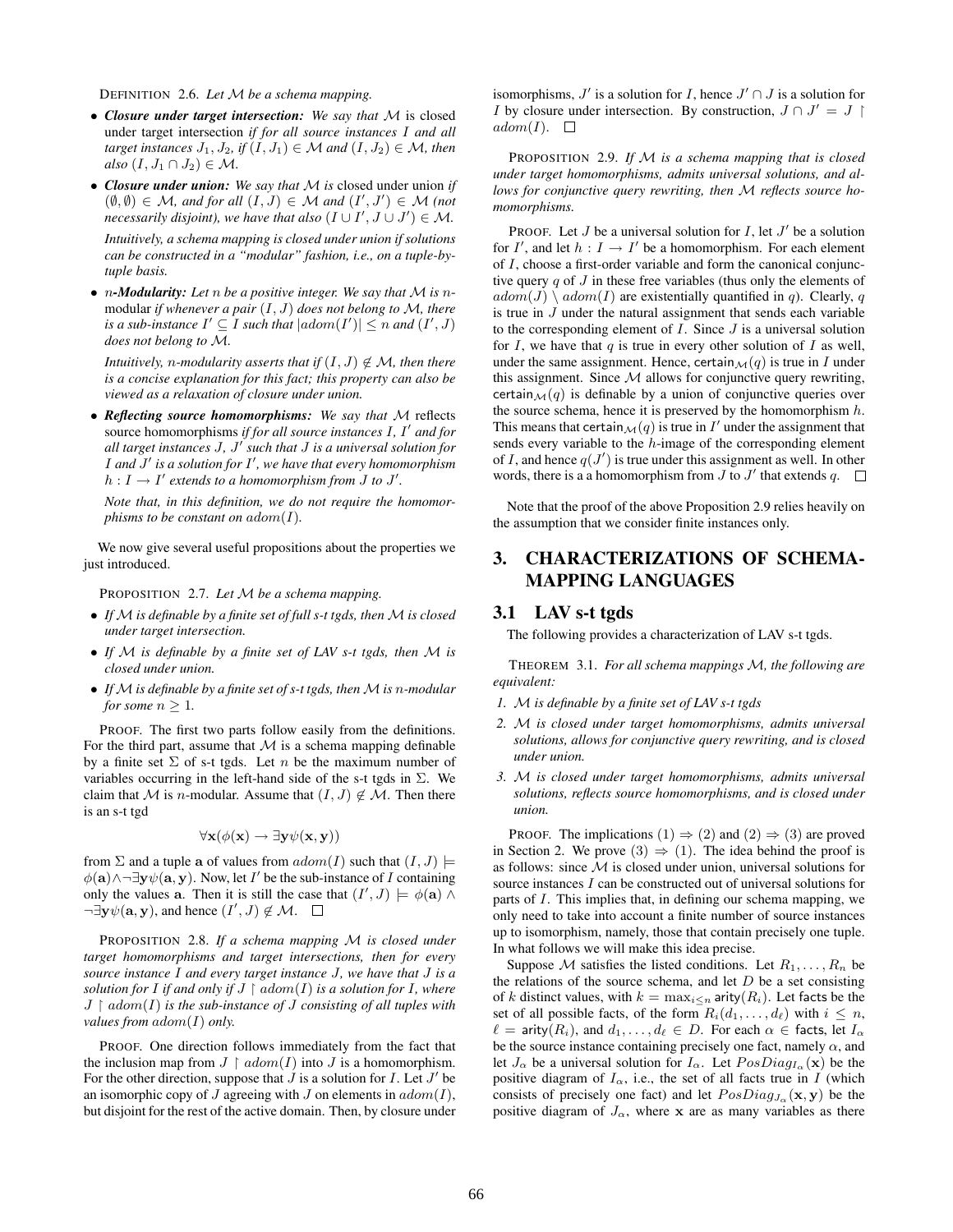are elements of  $adom(I_{\alpha})$  and y as many variables as there are elements of  $adom(J_{\alpha})\setminus adom(I_{\alpha})$ . Define  $\phi_{\alpha}$  to be the following LAV s-t tgd:

$$
\forall \mathbf{x}(PosDiag_{I_{\alpha}}(\mathbf{x}) \rightarrow \exists \mathbf{y}(PosDiag_{J_{\alpha}}(\mathbf{x}, \mathbf{y})))
$$

Finally, let  $\Sigma = \{\phi_{\alpha} \mid \alpha \in \text{facts}\}\$ . We claim that  $\Sigma$  defines  $\mathcal{M}$ .

First, we prove soundness: every  $(I, J) \in \mathcal{M}$  satisfies  $\Sigma$ . Suppose  $(I, J) \in \mathcal{M}$ , and take any  $\phi_{\alpha} \in \Sigma$ . Furthermore, suppose that the antecedent of  $\phi_{\alpha}$  is satisfied in  $(I, J)$  under some variable assignment h. In other words, h is a homomorphism from  $I_{\alpha}$  to I. Since  $M$  reflects source homomorphisms, there is a homomorphism  $h' : J_\alpha \to J$  extending h. This means precisely that the consequent of  $\phi_{\alpha}$  is satisfied in J under the assignment h'. Hence,  $(I, J)$  satisfies  $\phi_{\alpha}$ .

Next, we prove completeness: every pair  $(I, J)$  satisfying  $\Sigma$  belongs to M. Suppose  $(I, J)$  satisfies  $\Sigma$ . If  $I = \emptyset$  then  $(I, \emptyset) \in \mathcal{M}$ by definition of closure under union, and hence, by closure under target homomorphisms,  $(I, J) \in \mathcal{M}$ . If not, let  $I = I_1 \cup \ldots \cup I_n$ where each  $I_i$  contains only a single fact. Then each  $(I_i, J)$  still satisfies  $\Sigma$ . Since  $I_i$  contains a single fact, it must be isomorphic to  $I_{\alpha}$  for some  $\alpha \in$  facts. Using the fact that  $(I_i, J)$  satisfies  $\phi_{\alpha}$ , we can show that there is a homomorphism from a universal solution of  $I_i$  to J, constant on  $adom(I_i)$ , hence, by closure under target homomorphisms,  $(I_i, J) \in \mathcal{M}$ . It follows by closure under union that  $(I, J) \in \mathcal{M}$ .  $\Box$ 

Theorem 3.1 implies in particular that every schema mapping satisfying the conditions listed in (2) or (3) is definable by a firstorder sentence (or, equivalently, by a finite set of first-order sentences).

### 3.2 Full s-t tgds

The following provides a characterization of schema mappings definable by a finite set of full s-t tgds:

THEOREM 3.2. *For all schema mappings* M*, the following are equivalent:*

- *1.* M *is definable by a finite set of full s-t tgds*
- *2.* M *is closed under target homomorphisms, admits universal solutions, allows for conjunctive query rewriting, and is closed under target intersection.*
- *3.* M*is closed under target homomorphisms, admits universal solutions, reflects source homomorphisms, is closed under target intersection, and is n-modular for some*  $n \geq 1$ *.*

PROOF. (Sketch) The implication  $(1) \Rightarrow (2)$  is proved in Section 2.

For the implication (2)  $\Rightarrow$  (3), suppose M satisfies the conditions listed under  $(2)$ . We need to show that M reflects source homomorphisms and is *n*-modular for some  $n > 0$ . That M reflects source homomorphisms follows from Proposition 2.9. Next, for each target relation R, let  $q_R$  = certain  $\mathcal{M}(Ry)$ , where y is a sequence of distinct fresh variables, of appropriate length. Note that, since  $\mathcal M$  allows for conjunctive query rewriting,  $q_R$  can be written as a union of conjunctive queries. Now, let  $n$  be the maximum of the number of variables occurring in each  $q_R$ . We claim that  $M$  is *n*-modular. To see this, let  $I, J$  be any source and target instance such that  $(I, J) \notin M$ . By Proposition 2.8, we may assume without loss of generality that  $adom(J) \subseteq adom(I)$ . Let  $J'$  be a universal solution for I with respect to  $M$ . Since  $J$  is not a solution for  $I$ , it is not a homomorphic extension of  $J'$ , and hence there is a tuple d that belongs to some relation  $R$  in  $J'$  but not in J. It follows that  $\mathbf{d} \in q_R(I)$ . Now, let I' be a sub-instance of I

containing just enough elements to witness the existential quantifiers of  $q_R$ , so that  $\mathbf{d} \in q_R(I')$ . Then,  $|adom(I)| \leq n$  and  $\overline{J}$  is not a solution for  $I$ . This shows that  $M$  is *n*-modular.

The implication  $(3) \Rightarrow (1)$  is established along the same lines as the proof of Theorem 3.1. Instead of considering all source instances consisting of one tuple, we consider all source instances I with  $|adom(I)| \leq n$ . There are only finitely many such source instances, up to isomorphism. Moreover, by Proposition 2.8, each has a null-free universal solution, and hence only *full* s-t tgds are needed to describe them.

In the third clause of Theorem 3.2, the requirement of  $n$ modularity is necessary, as shown next:

EXAMPLE 3.3. *The following schema mapping, defined by an infinite set of full s-t tgds, satisfies all closure conditions listed in the third clause of Theorem 3.2 except n-modularity for any*  $n > 0$ *, and is not definable by any finite set of s-t tgds:*

$$
\{\forall x_1, \ldots, x_n (Rx_1x_2 \wedge \cdots \wedge Rx_{n-1}x_n \rightarrow Sx_1x_n) \mid n > 0\}
$$

It defines the class of all pairs  $(I, J)$  where  $S<sup>J</sup>$  contains the tran*sitive closure of* R I *. Note that this schema mapping does not allow for conjunctive query rewriting:* certain $\mathcal{M}(Sxy)$  *is not definable by a union of conjunctive queries.*

We note that an easy adaptation of the proof of Theorem 3.2 shows that schema mappings satisfying all conditions except  $n$ modularity are still definable by an *infinite* set of full s-t tgds.

For schema mappings definable by a FO-sentence (unlike the above example), the requirement of n-modularity *can* be dropped.

THEOREM 3.4. *For all schema mappings* M *definable by a FO-sentence, the following are equivalent:*

- *1.* M *is definable by a finite set of full s-t tgds*
- *2.* M *is closed under target homomorphisms, admits universal solutions, reflects source homomorphisms, and is closed under target intersection.*

The proof of Theorem 3.4 is considerably more involved than that of Theorem 3.2. In particular, it uses the following lemma, due to Rossman [14], which lies at the heart of his homomorphism preservation theorem in the finite.

LEMMA 3.5 ([14]). *For each*  $k > 0$  *there is an*  $\ell > 0$  *such that the following holds for all instances*  $K_1$  *and*  $K_2$  *of the same schema. If all Boolean positive queries of quantifier rank at most*  $\ell$  *true in*  $K_1$  *are true in*  $K_2$ *, then there are instances*  $\widehat{K}_1$ *,*  $\widehat{K}_2$  *such that*

- $K_1$  *and*  $\widehat{K_1}$  *are homomorphically equivalent,*
- $\widehat{K}_1$  *and*  $\widehat{K}_2$  *satisfy the same FO sentences up to quantifier rank* k*, and*
- *There is a homomorphism from*  $\widehat{K_2}$  to  $K_2$ .

PROOF OF THEOREM 3.4. We prove the implication  $(2) \Rightarrow$ (1): let  $M$  be a schema mapping definable by a FO-sentence, satisfying the listed conditions. First, we will show that these together imply another closure property. Let the *target-inverted joint schema* be the schema containing all relations from the source schema, plus a relation  $R$  for each relation  $R$  of the target schema (of equal arity). The idea is that  $R$  represents the complement of R. Each pair  $(I, J)$  gives rise to a single instance over the targetinverted joint schema, denoted by  $I \oplus \overline{J}$ :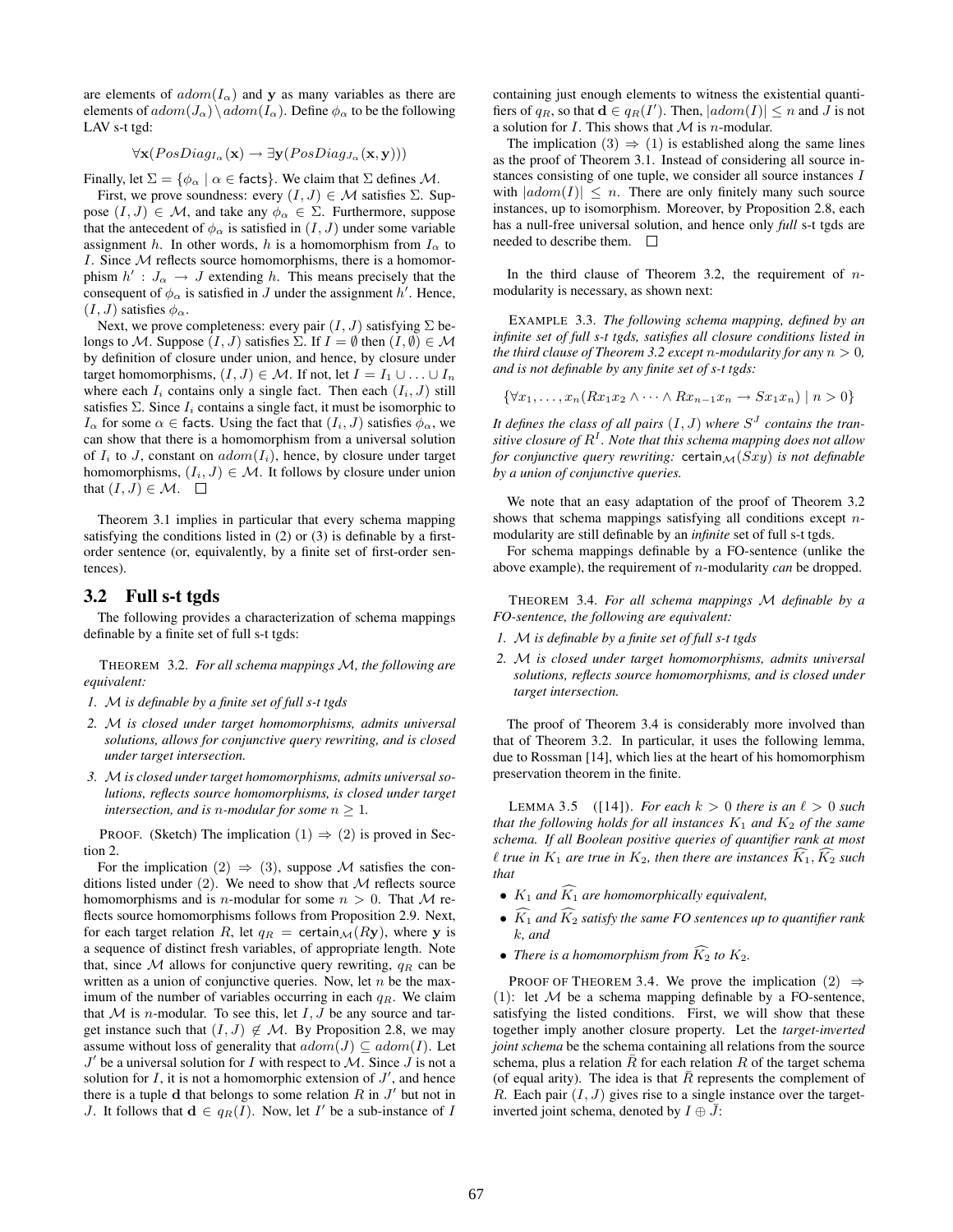$R^{I \oplus \bar J} = R^I$ 

for a source relation R

$$
\bar{S}^{I \oplus \bar{J}} = (adom(I) \cup adom(J))^k \setminus S^J
$$
  
for a target relation S of arity k

The extra closure property we can infer now reads as follows:

- *Claim 1:* For all pairs  $(I, J)$  and  $(I', J')$ , if there is a homomorphism from  $I \oplus \overline{J}$  to  $I' \oplus \overline{J}'$  and  $(I', J') \in \mathcal{M}$  then  $(I, J) \in \mathcal{M}$ .
- *Proof of claim:* By Proposition 2.8, we may assume without loss of generality that  $adom(J) \subseteq adom(I)$  and  $adom(J') \subseteq$  $adom(I')$ . Every homomorphism  $h: I \oplus \overline{J} \to I' \oplus \overline{J'}$  is in particular a homomorphism from I to I'. Since  $(I', J') \in$  $M$  and  $M$  reflects source homomorphisms, we have that  $h$ extends to a homomorphism  $\hat{h} : J'' \to J'$  for some universal solution  $J''$  of I. We may again assume without loss of generality that  $adom(J'') \subseteq adom(I)$ , and hence  $\widehat{h} = h$ . Now, the identity function is a homomorphism from  $J''$  to J, and hence  $(I, J) \in M$  by closure under target homomorphisms. To see that the identity function is a homomorphism from  $J''$  to J, note that if  $\mathbf{d} \in R^{J''}$ , then, since  $h: J'' \to J$ ,  $h(\mathbf{d}) \in R^{J'}$ , and hence, since  $h: I \oplus \overline{J} \to I \oplus \overline{J}'$  preserves inverted target relations, we have that  $\mathbf{d} \in R^{J}$ .

Next, we will apply Lemma 3.5. Let  $k$  be the quantifier rank of any FO-sentence  $\phi$  defining M, and let  $\ell$  be as described in Lemma 3.5. Furthermore, let m be  $\ell$  multiplied by the number of distinct positive existential FO-sentences with quantifier depth at most  $\ell$  over the target-inverted joint schema, containing only (inverted) relation symbols occurring in  $\phi$ . Let  $Th_m(\mathcal{M})$  be the (finite) set of all full s-t tgds of quantifier rank at most  $m$  that hold in all pairs  $(I, J) \in \mathcal{M}$ . We will show that all pairs  $(I, J)$  satisfying  $Th_m(\mathcal{M})$  belong to M, and hence  $Th_m(\mathcal{M})$  *defines* M.

Let  $(I, J)$   $\models Th_m(\mathcal{M})$ . By Proposition 2.8 and the closure under target homomorphisms, we may assume without loss of generality that  $adom(J) \subseteq adom(I)$ .

- *Claim 2:* For each  $X \subseteq adom(I)$  with  $|X| \leq m$ ,  $((I \upharpoonright X), (J \upharpoonright$  $(X)$ )  $\in \mathcal{M}$ .
- *Proof of claim:* Introduce variables x for the elements of X. Let  $PosDiag(I, X)$  be the set of all atomic formulas in these variables true in I, and let  $NeaDiag(J, X)$  be the set of all atomic formulas in these variables false in J.

There are two cases: if  $NegDiag(J, X) = \emptyset$ , then, using the fact that  $M$  admits solutions, it can be shown that  $(I \mid$  $X, J \upharpoonright X$   $\in \mathcal{M}$ . In what follows, we therefore assume that  $NegDiag(J, X) \neq \emptyset$ .

Consider any  $\chi \in NegDiag(J, X)$ . First, we show that there is a pair  $(I', J') \in \mathcal{M}$  satisfying  $PosDiag(I, X) \cup$  $\{\neg \chi\}$ . For, if not, then  $\forall \mathbf{x}(\bigwedge PosDiag(I, X) \rightarrow \chi) \in$  $Th_m(\mathcal{M})$ , where x is an enumeration of the elements of X. This would contradict the fact that  $(I, J) \models Th_m(\mathcal{M})$ . We can therefore conclude that there is a pair  $(I', J') \in \mathcal{M}$  satisfying  $PosDiag(I, X) \cup {\neg \chi}$ . Moreover, by construction, there is a homomorphism  $h : (I \upharpoonright X) \to I'$ . Now, let  $J''$  be any universal solution for  $I \restriction X$  with respect to M. We may again assume without loss of generality that  $adom(J'') \subseteq X$ . Since M reflects source homomorphisms, h is a homomorphism from  $J''$  to  $J'$ . In particular,  $J'' \not\models \chi$ . Since this holds for each  $\chi \in NegDiag(J, X)$ , we have that  $J''$  is contained in  $J \restriction X$ , and hence, since  $\mathcal M$  is closed under target homomorphisms,  $((I \upharpoonright X), (J \upharpoonright X)) \in \mathcal{M}$ .

- *Claim 3:* There is a pair  $(I', J') \in M$  such that for every positive existential FO-sentence  $\phi$  of quantifier rank at most  $\ell$  over the target-inverted joint schema, if  $I \oplus \bar{J} \models \phi$  then  $I' \oplus \bar{J'} \models \phi$ .
- *Proof of claim:* For each distinct positive existential FO-sentence  $\phi$  of quantifier rank at most  $\ell$  over the target-inverted joint schema true in  $I\bar{J}$ , pick a witnessing subset  $X \subseteq adom(I)$ , with  $|X| \leq \ell$ . Take the union of all these sets X for the different sentences  $\phi$ . The result is a subset of  $adom(I)$  size at most m. Finally, apply Claim 2 on this set. *End of proof of claim*

It follows by Lemma 3.5 that there are pairs  $\widehat{I\oplus J}$  and  $\widehat{I'\oplus J'}$ such that  $I \oplus \overline{J}$  and  $\widehat{I \oplus J}$  are homomorphically equivalent,  $\widehat{I \oplus J}$ and  $\widehat{I'} \oplus \overline{\overline{J}}'$  satisfy the same FO-sentences up to quantifier rank k, and there is a homomorphism from  $\widehat{I' \oplus J'}$  to  $I' \oplus J'$ . We can now chase the diagram:  $(I', J') \in \mathcal{M}$ , and hence, by Claim 1,  $(I', J') \in \mathcal{M}$ ; since  $\mathcal{M}$  is defined by an FO-sentence of quantifier depth k, it follows that  $(\widehat{I}, \widehat{J}) \in \mathcal{M}$ , hence, again by Claim 1,  $(I, J) \in \mathcal{M}$ .  $\Box$ 

### 3.3 Arbitrary s-t tgds

As we saw in Section 2, every schema mapping defined by a *finite* set of s-t tgds is closed under target homomorphisms, admits universal solutions, and allows for conjunctive query rewriting. Conversely, any schema mapping satisfying these conditions is definable by an *infinite* set of s-t tgds:

PROPOSITION 3.6. *If a schema mapping* M *is closed under target homomorphisms, admits universal solutions, and allows for conjunctive query rewriting, then* M *is definable by an infinite set of s-t tgds.*

PROOF. (Sketch) Let  $M$  satisfy the listed properties. Consider any source instance  $I$  and target instance  $J$  such that  $J$  is a universal solution for  $I$  with respect to  $M$ . For each element of  $adom(I)$ , introduce a distinct variable  $x_i$ , and for each element of  $adom(J) \setminus adom(I)$ , introduce a distinct variable  $y_j$ . Define  $PosDiag<sub>I</sub>(**x**)$  to be the set of all atomic formulas in **x** true in *I* (under the chosen assignment) and define  $PosDiag_J(\mathbf{x}, \mathbf{y})$  likewise. Finally, let  $\Sigma$  be the set of all s-t tgds of the form

$$
\phi_{I,J} := \forall \mathbf{x} (\bigwedge \text{PosDiag}_I(\mathbf{x}) \rightarrow \exists \mathbf{y} (\bigwedge \text{PosDiag}_J(\mathbf{x}, \mathbf{y})))
$$

where  $I$  is any source instance and  $J$  a universal solution for  $I$  with respect to M. To ensure  $\Sigma$  is a set, not a proper class, we consider each source instance only once up to isomorphism. It can be shown that  $\Sigma$  defines  $M$ , using an argument analogous to the one used in the proof of Theorem 3.1.  $\Box$ 

The following two examples show that Proposition 3.6 cannot be turned into a characterization of definability by *finite* sets of st tgds, nor a characterization of definability by *infinite* sets of s-t tgds.

EXAMPLE 3.7. *The schema mapping defined by the FOsentence* ∀x∃y∀z(Rxz → Syz) *is closed under target homomorphisms, admits universal solutions, and allows for conjunctive query rewriting, but is not definable by a finite set of s-t tgds [7, Proposition 3.4].*

EXAMPLE 3.8. *The schema mapping defined by the infinite set of s-t tgds*

$$
\{\forall x (Px \rightarrow \exists y_1 \ldots y_n (Rxy_1 \land Ry_1 y_2 \land \cdots \land Ry_{n-1} y_n)) \mid n \geq 0\}
$$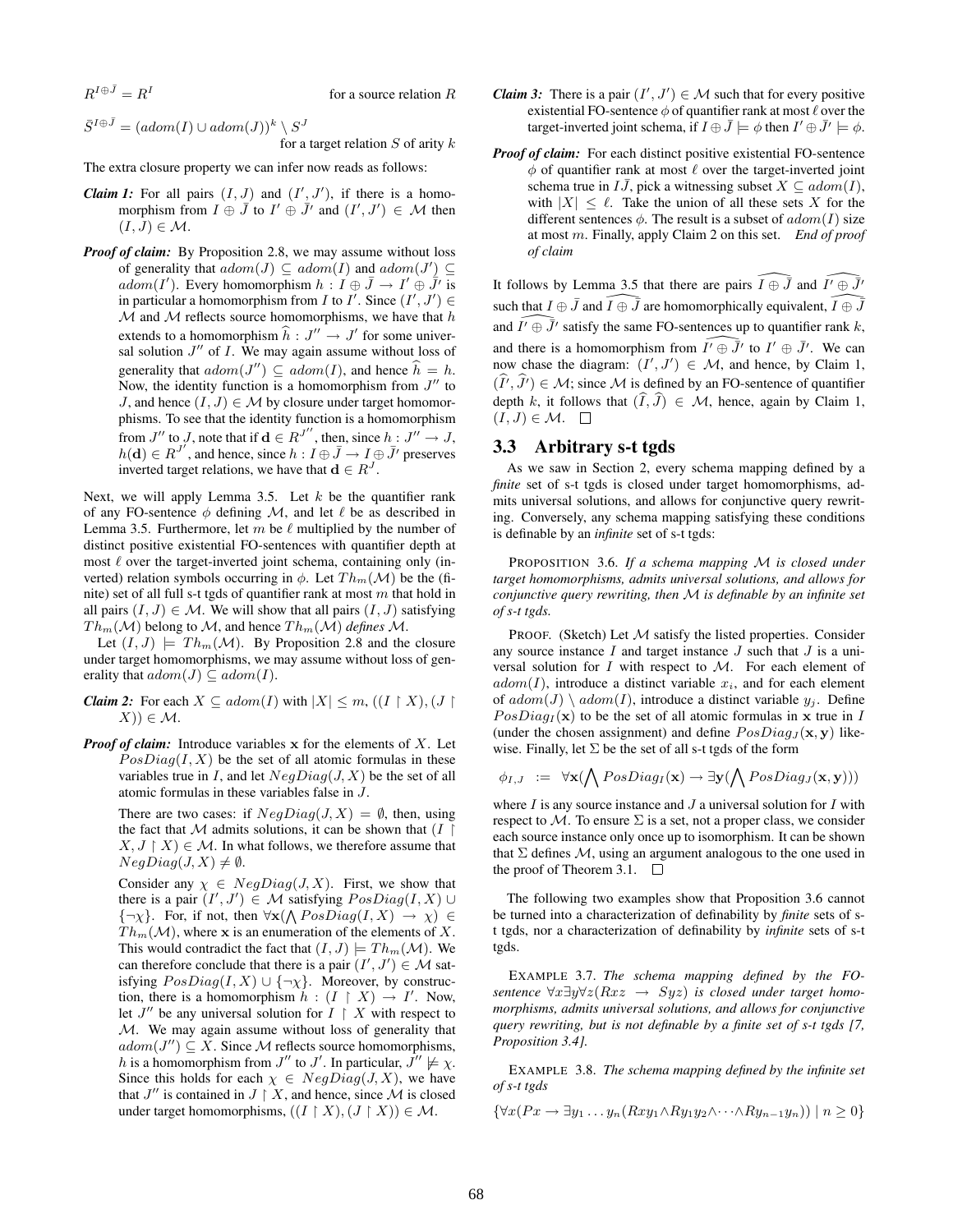*does not admit (finite) universal solutions: it is quite easy to see that no finite solution for*  $I = \{Pa\}$  *can be universal.* 

Thus, additional properties must be considered in order to characterize the schema mappings that are definable by a finite set of s-t tgds. It turns out that adding  $n$ -modularity as a requirement yields such a characterization.

THEOREM 3.9. *For all schema mappings* M*, the following are equivalent:*

- *1.* M *is definable by a finite set of s-t tgds*
- *2.* M *is closed under target homomorphisms, admits universal solutions, allows for conjunctive query rewriting, and is* n*modular for some*  $n > 0$ *.*
- *3.* M *is closed under target homomorphisms, admits universal solutions, reflects source homomorphisms, and is* n*-modular for some*  $n > 0$ *.*

PROOF. (Hint) Along the same lines as the proof of Theorem 3.1 and Theorem 3.2.  $\Box$ 

An alternative characterization can be obtained by using a property known as *bounded fact-block size* [6].

DEFINITION 3.10. *Let* J *is a solution for a source instance* I *with respect to some schema mapping* M*.*

*The* fact graph *of* J *is the graph whose vertices are atomic facts of* J *and where two facts are connected by an edge is they share a null (i.e., a value not from the domain of* I*).*

*A* fact block *of* J *is a connected component of the fact graph.*

*By the* size *of a fact block we will mean the number of facts it contains.*

*We say that a schema mapping* M *has* bounded fact-block size *if for some* n > 0*, each source instance has a universal solution whose fact blocks have size at most* n*.* 1

It was shown in [6] that schema mappings definable by a finite set of s-t tgds have bounded fact block size.

THEOREM 3.11. *For all schema mappings* M*, the following are equivalent:*

*1.* M *is definable by a finite set of s-t tgds*

*2.* M *is closed under target homomorphisms, admits universal solutions, allows for conjunctive query rewriting, and has bounded fact-block size.*

PROOF. (Sketch.) We prove the implication  $(2) \Rightarrow (1)$ . Let M satisfy the listed conditions. In particular, let  $n > 0$  be such that every source instance has a universal solution with respect to M whose fact blocks are of size at most  $n$ . Since there are only finitely many isomorphism types of fact blocks of size at most  $n$ , there is a finite set of isomorphism types of fact blocks (or, "fact-block types"), such that every source instance has a universal solution in which every fact block is of one of these types. Since  $M$  allows for conjunctive query rewriting, for each fact block type, there is a union of conjunctive queries that defines the certain answers query of the canonical query corresponding to the fact block type. Let  $k$ be the maximum number of variables occurring in these unions of

conjunctive queries. We show that  $M$  is k-modular, and hence, by Theorem 3.9,  $M$  is definable by a finite set of s-t tgds.

Let  $(I, J) \notin M$ . Let  $J^*$  be a universal solution of I whose fact blocks are of size at most  $n$ . Since  $J$  is a universal solution for  $I$  and  $M$  is closed under target homomorphisms, there is no homomorphism  $h: J^* \to J$  constant on  $adom(I)$ . But then, it is not hard to see that there is a fact-block of  $J^*$  that cannot be homomorphically mapped into J by a homomorphism constant on I. Now, take the certain answer query corresponding to the factblock type of this fact block. By assumption, it is definable by a union of conjunctive queries using at most  $k$  variables. But then, by the argument as in the proof of Theorem 3.2, there is a subinstance  $I' \subseteq I$  with  $|adom(I')| \leq k$  such that J is already not a solution for  $I'$ . This shows that  $\mathcal M$  is k-modular.

### 3.4 Nested s-t tgds

We briefly consider an extension of s-t tgds, called *nested s-t tgds*. They generalize s-t tgds by allowing unlimited quantifier alternation. Nested s-t tgds are in fact the schema-mapping language that is used in the data exchange tool Clio, which has been developed at IBM Almaden [9].

DEFINITION 3.12. *Fix a partition of the set of first-order variables into two disjoint infinite sets,* X *and* Y *. A* nested s-t tgd *is a FO sentence that can be generated by the following recursive definition:*

$$
\phi ::= \alpha \mid \forall x_1 \ldots x_n (\beta_1 \wedge \cdots \wedge \beta_k \rightarrow \exists y_1 \ldots y_m.(\phi_1 \wedge \cdots \wedge \phi_\ell))
$$

*where each*  $x_i \in X$ *, each*  $y_i \in Y$ *,*  $\alpha$  *is any atomic formula over the target schema, and each*  $\beta_i$  *is an atomic formula over the source schema containing only variables from* X*, such that each* x<sup>i</sup> *occurs in some*  $\beta_i$ *. Note that it is important that the above recursive definition may generate intermediate formulas with free variables, but the final result should be a sentence in order to qualify as a nested s-t tgd.*

Nested s-t tgds extend the language of s-t tgds. In particular, the schema mapping from Example 3.7 can be defined by means of a nested s-t tgd, as follows:  $\forall x_1x_2(Rx_1x_2 \rightarrow \exists y(Syx_2 \land$  $\forall x_3(Rx_1x_3 \rightarrow Syx_3))$ .

PROPOSITION 3.13. *Every schema mapping defined by a finite set of nested s-t tgds is closed under target homomorphisms, admits universal solutions, and allows for conjunctive query rewriting.*

PROOF. (Sketch) Closure under target homomorphisms can be shown by a straightforward formula induction. That nested s-t tgd mappings admit universal solutions and allow for conjunctive query rewriting follows from the fact that they can be translated into SO tgds [9], and the latter admit universal solutions [5] and allow for conjunctive query rewriting (Proposition 2.4).  $\Box$ 

QUESTION 3.14. *Is it the case that a schema mapping is definable by a finite set of nested s-t tgds if and only if it is closed under target homomorphisms, admits universal solutions, and allows for conjunctive query rewriting?*

# 4. THE COMPLEXITY OF TESTING EX-**PRESSIBILITY**

Our characterizations provide tools for testing whether a schema mapping specified in one language can also be defined in another language. In particular, it follows from our results that a schema mapping defined by a finite set of s-t tgds is definable by a finite

<sup>&</sup>lt;sup>1</sup>The definition of *bounded fact block size* given in [6] was phrased in terms of *core universal solutions*. However, it is easy to see that the two are equivalent: if a source instance has any universal solution whose fact blocks have size at most n, then the *core* universal solution, being a sub-instance, will be such.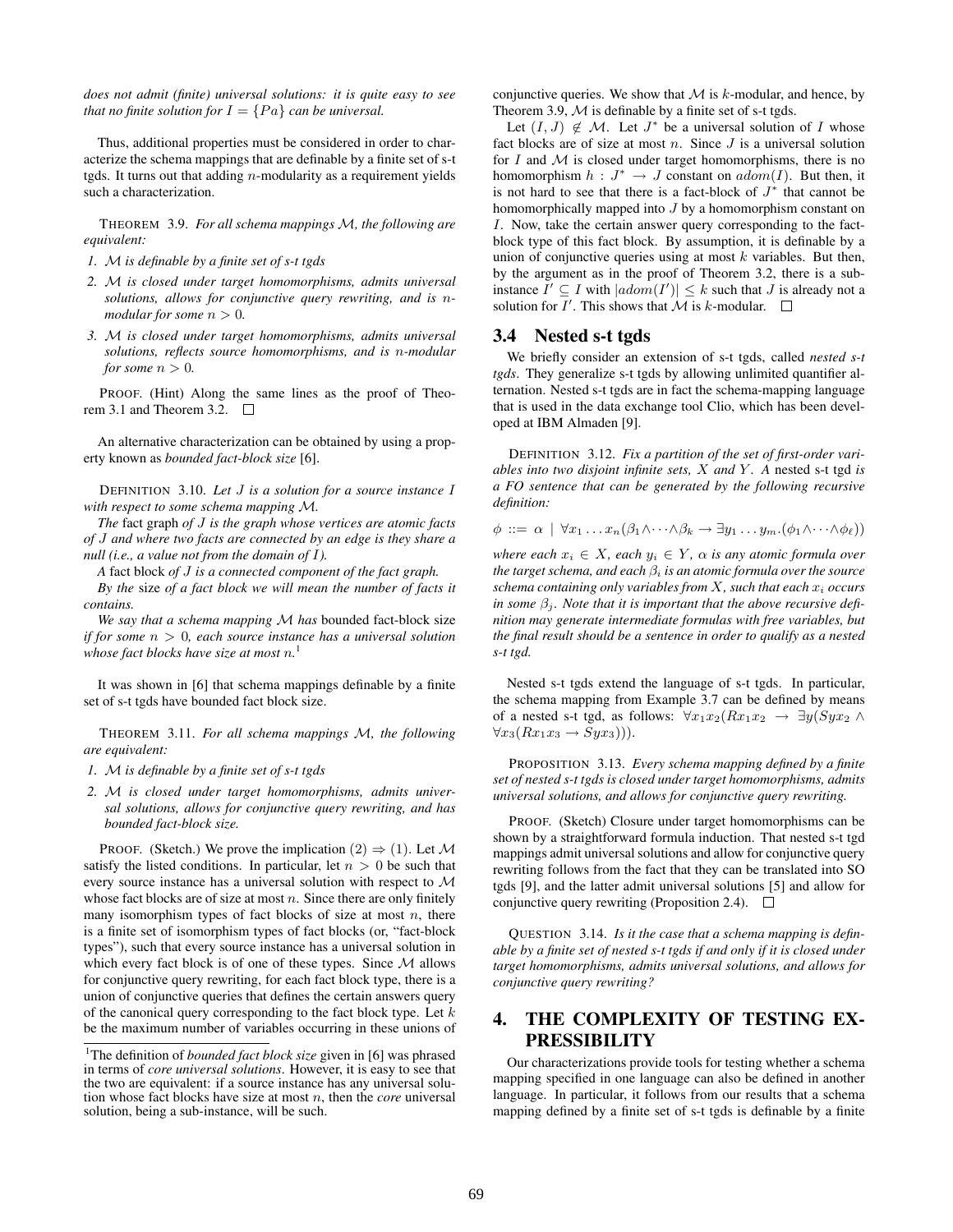set of *full* s-t tgds if and only if it is closed under target intersection; and is definable by a finite set of *LAV* s-t tgds if and only if it is closed under union. In this section, we determine the *computational complexity* of testing definability in the different languages.

Testing whether a schema mapping specified by an FO sentence is expressible in the various schema-mapping languages we consider is undecidable. This follows from the undecidability of satisfiability for first-order sentences in the finite [15]: for any FO sentence  $\phi$  over the source schema, consider the schema mapping defined by  $\phi \rightarrow \neg \exists x.Rx$  where R is a relation from the target schema. If  $\phi$  is unsatisfiable, then the schema mapping is trivially definable in all schema-mapping languages we consider. If, on the other hand,  $\phi$  is satisfiable, then the schema mapping is not definable in any of the languages, as it is not closed under target homomorphisms.

Hence, we will always assume that the input to the problem is a finite set of s-t tgds. The results are summarized in this table:

| Input schema  | Desired schema | Complexity of |
|---------------|----------------|---------------|
| mapping       | mapping        | definability  |
| s-t tgds      | full s-t tgds  | NP-complete   |
| s-t tgds      | LAV s-t tgds   | NP-complete   |
| full s-t tgds | LAV s-t tgds   | <b>PTIME</b>  |
| LAV s-t tgds  | full s-t tgds  | NP-complete   |

Our arguments are based on reductions from definability problems to the *entailment problem for s-t tgds*: given two schema mappings  $M_1, M_2$ , specified by a finite set of s-t tgds, is it the case that whenever  $(I, J) \in \mathcal{M}_1$ , also  $(I, J) \in \mathcal{M}_2$ ? The complexity of the latter problem is established by the following lemma.

LEMMA 4.1. *The entailment problem for s-t tgds is NPcomplete. It is in PTIME if the first schema mapping is specified by a finite set of LAV s-t tgds and the second is specified by a finite set of full s-t tgds.*

PROOF. The NP-hardness is by reduction from the containment problem for conjunctive queries: the conjunctive query  $\exists y'.\psi'$  is contained in the conjunctive query  $\exists y.\psi$  if and only if the s-t tgd  $Px \rightarrow \exists y \psi$  entails the s-t tgd  $Px \rightarrow \exists y' \psi'$ . To see that the problem is *in* NP, let  $\mathcal{M}_1, \mathcal{M}_2$  be schema mappings specified by a finite set of s-t tgds. In order to test whether  $\mathcal{M}_1$  entails  $\mathcal{M}_2$ , we proceed as follows: for each s-t tgd

$$
\forall \mathbf{x}(\phi(\mathbf{x}) \to \exists \mathbf{y}.\psi(\mathbf{x}, \mathbf{y}))
$$

of  $M_2$ , we use Proposition 2.5 to test in NP whether the certain answer query for  $\exists y.\psi(x, y)$  with respect to  $\mathcal{M}_1$  is satisfied in the canonical instance of  $\phi(\mathbf{x})$ , under the natural assignment for the variables x.

For the second half of the result, let  $\mathcal{M}_1, \mathcal{M}_2$  be two schema mappings, with  $\mathcal{M}_1$  specified by a finite set of LAV s-t tgds and  $\mathcal{M}_2$  specified by a finite set of full s-t tgds. In order to test whether  $\mathcal{M}_1$  entails  $\mathcal{M}_2$ , we proceed as follows: for each s-t tgd  $\forall \mathbf{x} (\phi \rightarrow \phi)$  $\exists y \psi$  of  $\mathcal{M}_2$  and for each conjunct  $\phi_i$  of  $\phi$ , we take the canonical instance of  $\phi_i$  and chase it with  $\mathcal{M}_1$ . In general, the chase may require exponential time, but in this case, since the source instance consists only of a single fact, it is not hard to see that it can be done in polynomial time. Finally, we test whether  $\psi$  holds in the union of the resulting instances (under the natural assignment) – again in PTIME.  $\square$ 

We start by proving the upper bounds.

THEOREM 4.2. *Testing whether a schema mapping specified by a finite set of s-t tgds is definable by a finite set of full s-t tgds is in NP.*

PROOF. Let  $M$  by any schema mapping specified by a finite set of s-t tgds  $\Sigma$ . We first compute, in polynomial time, the "full part"  $\Sigma'$  of  $\Sigma$  by dropping all existential quantifiers and all conjuncts containing existentially quantified variables from the right-handsides of the dependencies. We will show that if  $M$  is defined by *any* finite set of full s-t tgds, then it is equivalent to the schema mapping  $\mathcal{M}'$  defined by  $\Sigma'$ . It then follows by Lemma 4.1 that the problem is in NP.

Suppose  $M$  is definable by a finite set of s-t tgds, and in particular, is closed under target intersection. It is clear that  $M$  entails  $\mathcal{M}'$ , so it suffices to show that  $\mathcal{M}'$  entails  $\mathcal{M}$ . Let I be any source instance and  $J$  any solution for  $I$  with respect to  $\mathcal{M}'$ . It follows from the construction of  $\mathcal{M}'$  that there is a solution  $J'$  for I with respect to M such that  $J \subseteq J'$  and J contains exactly those facts from  $J'$  that involve only elements from the domain of  $I$  (indeed, one may choose for  $J'$  the *canonical* universal solution of  $I$  with respect to  $M$ ). It follows by Proposition 2.8 that  $J$  is also a solution for I with respect to M. This shows that M and M' are equivalent.  $\square$ 

THEOREM 4.3. *Testing whether a schema mapping specified by a finite set of s-t tgds is definable by a finite set of LAV s-t tgds is in NP. It is in PTIME if the input consists of full s-t tgds.*

PROOF. Let  $M$  be any schema mapping specified by a finite set of s-t tgds  $\Sigma$ . We can define in a natural way the "LAV part"  $\Sigma'$ of Σ. The definition is in terms of *most general unifiers*. A *unifier* of a finite set of atomic formulas  $\Phi$  is a variable substitution such that, after applying the substitution, all  $\phi \in \Phi$  become identical. A *most general unifier* of  $\Phi$  is a unifier  $\sigma$  of  $\Phi$  such that for all other unifiers  $\sigma'$  of  $\Phi$ , there is a variable substitution  $\tau$  such that  $\sigma'(x) = \tau(\sigma(x))$  for all variables x. It is well known that if a finite set of atomic formulas  $\Phi$  has a unifier, then it has a most general unifier. Moreover, the existence of unifiers can be checked in polynomial time, and a most general unifier can be computed in polynomial time if it exists. We refer the reader to [2] for more information. Now, the "LAV part"  $\Sigma'$  of  $\Sigma$  is defined as follows: for each dependency, we test whether there is a unifier of the atomic formulas in the left-hand-side. If there is, then we compute a most general unifier, apply it to both sides of the dependency, and add the result to  $\Sigma'$ . If there is no such unifier (for instance because the left-hand-side contains atomic formulas using different relations), we simply ignore the dependency. It is clear from the construction that  $\Sigma'$  consists of LAV s-t tgds and that its size is polynomial in that of  $\Sigma$ . Let  $\mathcal{M}'$  be the schema mapping defined by  $\Sigma$ . We will show that if M is definable by *any* finite set of LAV dependencies, then it is equivalent to  $\mathcal{M}'$ . It then follows by Lemma 4.1 that the problem is in NP, and in PTIME if the input is a full s-t tgd mapping.

Suppose  $M$  is definable by a finite set of LAV s-t tgds, and hence closed under union. It is clear that  $M$  entails  $M'$ , so it suffices to show that  $\mathcal{M}'$  entails  $\mathcal{M}$ . Let  $I, J$  be any pair of source and target instances such that  $J$  is a solution for  $I$  with respect to  $\mathcal{M}'$ . Let  $I = \bigcup_i I_i$ , where each  $I_i$  contains a single fact. Since M is closed under union, it suffices to show that  $J$  is a solution for each  $I_i$  with respect to M. Suppose the antecedent of a dependency  $\forall x (\phi \rightarrow$  $\exists y.\psi$  of M is satisfied in some  $I_i$  for some tuple d, i.e.,  $I_i \models$  $\phi(\mathbf{d})$ . Since  $I_i$  contains only a single fact, this implies that there is a unifier for all conjuncts of  $\phi$ , namely the one corresponding to the kernel of the map sending x to d. Hence, the conjuncts of  $\phi$  also have a *most general* unifier, and the LAV s-t tgd of  $\mathcal{M}'$  that was obtained from the above s-t tgd by this most general unifier ensures that the right hand side  $\exists y.\psi$  is satisfied (for the tuple d). Thus,  $J$  is a solution for each  $I_i$ , and hence, by closure under union, for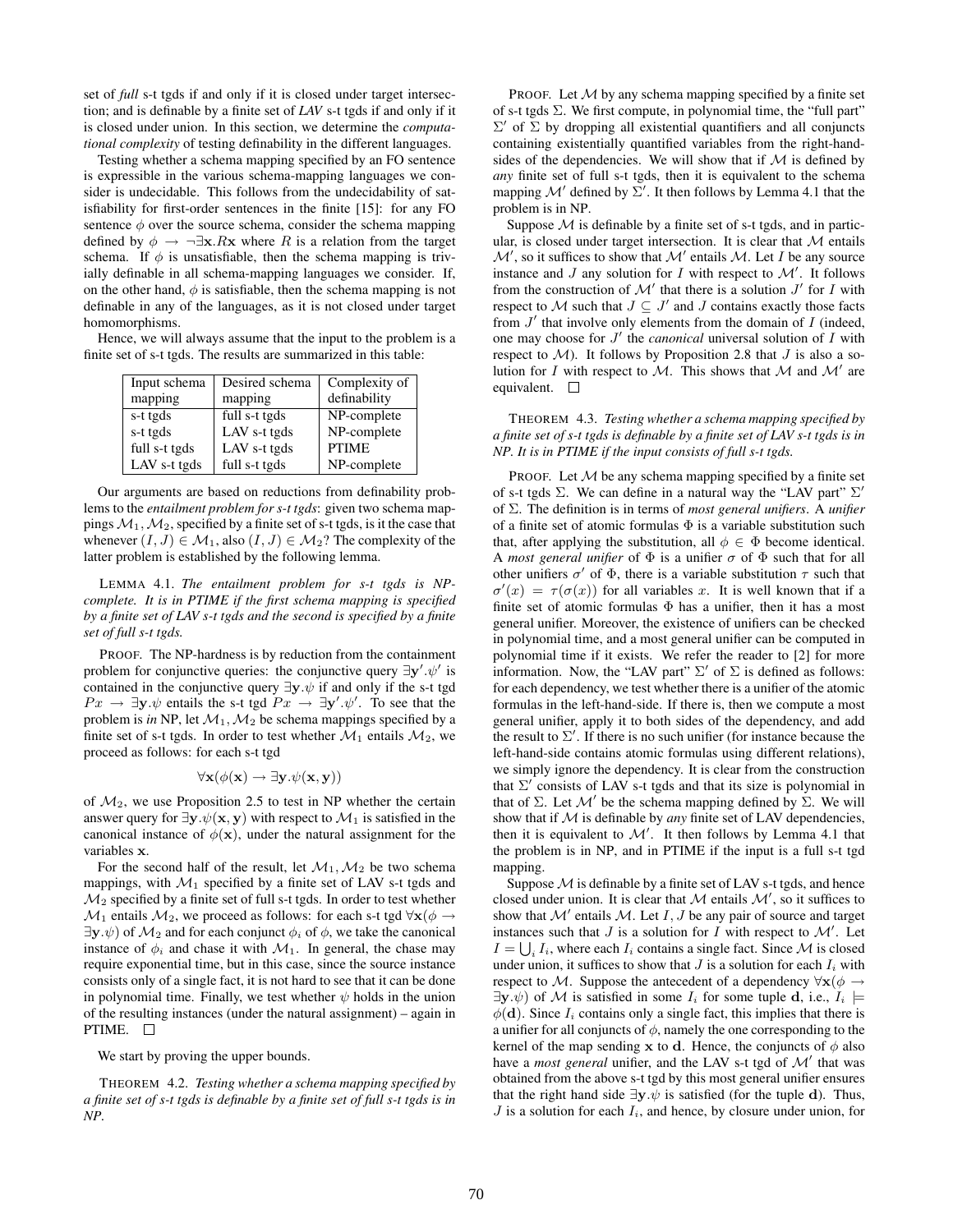### $I. \square$

We now proceed with the lower bounds.

THEOREM 4.4. *Deciding whether a schema mapping specified by a finite set of s-t tgds is definable by a finite set of LAV s-t tgds is NP-hard.*

PROOF. We give a reduction from the Boolean conjunctive query containment problem. Let two conjunctive queries  $\exists x.\phi$  and  $\exists y \psi$  be given, and let P, Q be unary relation symbols occurring in neither of the two queries. Then the schema mapping consisting of the s-t tgds  $Pz \to \exists x.\psi$  and  $Pz \wedge Qz \to \exists y.\psi'$  is closed under union if and only if  $\exists y.\psi'$  is contained in  $\exists x.\phi$ . Indeed, if the containment holds, then the second s-t tgd above is redundant, and hence the schema mapping can be defined using only LAV s-t tgds. If, on the other hand, the containment does not hold, then it is easily seen that the given schema mapping fails to be closed under union on the source instance containing only the two facts  $Pa, Qa$  (for some value  $a$ ). In particular, the schema mapping is not definable by LAV s-t tgds.  $\square$ 

THEOREM 4.5. *Testing whether a schema mapping specified by a finite set of LAV s-t tgds is definable by a finite set of full s-t tgds is NP-hard.*

PROOF. We again give a reduction from the Boolean conjunctive query containment problem. Let conjunctive queries  $\exists x.\phi$  and  $\exists y.\psi$  be given. Let R be a fresh relation symbol whose arity is equal to the number of variables in the sequence x, and consider the schema mapping M defined by the s-t tgds  $Rx \rightarrow \phi$  and  $Rx \rightarrow \exists y.\psi$ . Observe that both s-t tgds are LAV and only the second one is not full.

Now, M is definable by a finite set of full s-t tgds if and only if  $∃y.ψ$  is contained in  $∃x.φ$ . Indeed, if the containment holds, the second s-t tgd of  $M$  is redundant, and hence  $M$  definable by a finite set of full s-t tgds. If, on the other hand, the containment does not hold, then let  $J_1$  be a witnessing instance. Then there is a tuple a such that  $J_1 \models \phi(\mathbf{a})$  but  $J_1 \not\models \exists \mathbf{y}.\psi$ . Let  $J_2$  and  $J_3$  be two isomorphic copies of the canonical instance of  $\exists y.\psi$ . We may assume that  $J_1, J_2, J_3$  have disjoint domains. Finally, let  $I = \{Ra\}$ . By construction, both  $J_1 \cup J_2$  and  $J_1 \cup J_3$  are solutions for I with respect to M, but their intersection, being  $J_1$ , is not. Hence, M is not closed under target intersections, and therefore not definable by full s-t tgds.

### 5. INSTANCE-LEVEL DEFINABILITY

In this section we briefly consider a different kind of expressive power: we ask which target instances can be obtained from source instances by means of schema mappings, in the spirit of the concept of BP-completeness from [3, 13]. For schema mappings definable by a finite set of s-t tgds, the answer is given by the following theorem:

THEOREM 5.1. *For every source instance* I *and every target instance* J*, the following are equivalent:*

- *1.* J *is a universal solution for* I *with respect to some schema mapping* M *definable by a finite set of s-t tgds*
- *2. Every homomorphism*  $h: I \rightarrow I$  *extends to a homomorphism*  $\widehat{h}:J\to J$

PROOF. The direction  $(1) \Rightarrow (2)$  follows from the fact that schema mappings definable by finite sets of s-t tgds reflect source homomorphisms (cf. Proposition 2.9). For the other direction, assume that every homomorphism  $h: I \rightarrow I$  extends to a homomorphism phism  $\hat{h} : J \to J$ . Fix variables  $x_1, x_2, \ldots$  for the elements of I

and variables  $y_1, y_2, \ldots$  for the elements of J that are not elements of I. Let  $\Sigma(\mathbf{x})$  be set of all facts true in I and  $\Theta(\mathbf{x}, \mathbf{y})$  the set of all facts true in  $J$ . Let  $\mathcal M$  be the schema mapping with the single s-t tgd  $\forall$ **x**( $\bigwedge \Sigma(\mathbf{x}) \rightarrow \exists \mathbf{y} (\bigwedge \Theta(\mathbf{x}, \mathbf{y}))$ . We claim that *J* is a universal solution for  $I$  with respect to  $\mathcal{M}$ .

 $\bigwedge \Sigma(\mathbf{x})$  is satisfied in *I*. Then *g* is in effect a homomorphism To see that  $J$  is a solution, let  $q$  be any assignment under which from I to I. Hence, it extends to a homomorphism  $\hat{g} : J \to J$ . Hence,  $\bigwedge \Theta(\mathbf{x}, \mathbf{y})$  is true in J under the assignment  $\widehat{g}$ , and there-<br>fore  $\exists \mathbf{x}$  ( $\Lambda \Theta(\mathbf{x}, \mathbf{y})$  is true in J under the assignment  $g$ . This fore,  $\exists y. (\bigwedge \Theta(x, y)$  is true in J under the assignment g. This shows that  $J$  is a solution of  $I$  with respect to  $M$ . To see that  $J$  is a *universal* solution, let  $J'$  be any other solution of  $I$  with respect to M. Then J' must satisfy  $\exists y \wedge \Theta$  under the natural assignment. This just shows that there is a homomorphism from  $J$  to  $J'$  constant on  $adom(I)$ .  $\square$ 

Incidentally, it follows that J is a *core* universal solution for I with respect to some schema mapping definable by finitely many st tgds if and only if J is a core and every homomorphism  $h: I \to I$ extends to a homomorphism  $\hat{h} : J \to J$ .

It may also be worth mentioning that another characterization along the same lines can be obtained for dependencies with inequalities. Define *source-to-target dependency with inequalities* like s-t tgds except that the left-hand-side of the implication may contain inequalities. Then a target instance  $J$  is a universal solution for a source instance  $I$  with respect to some schema mapping definable a finite set of such dependencies if and only if every automorphism  $h: I \to I$  extends to a homomorphism  $\hat{h}: J \to J$ . The proof is similar to that of Theorem 5.1, the only difference being that the set of atomic formulas  $\Sigma$  now also contains inequalities  $x_i \neq x_j$  for  $i \neq j$ . Any assignment making  $\Sigma$  true in I is then in fact an automorphism (it is a bijective homomorphism, and the total number of true facts cannot increase). Given that universal solutions are only unique up to homomorphic equivalence, this shows that source-to-target dependencies with inequalities are, in a natural sense, "BP-complete" for data exchange purposes. The inspiration for this observation comes from a remark by L. Libkin (personal communication), who pointed out to us that source-to-target dependencies with arbitrary first-order left-hand-sides are BP-complete in the same sense.

### 6. CONCLUDING REMARKS

In this paper, we have focused on structural characterizations of schema mappings specified by s-t tgds. There are, however, other important schema-mapping languages of source-to-target dependencies for which this type of investigation remains to be carried out. The next step would be to pursue structural characterizations of schema mappings specified by finite sets of nested s-t tgds and by SO tgds. Furthermore, one may also consider schemamapping languages that include target constraints, such as target tuple-generating dependencies and target equality-generating dependencies. In this context, it is worth mentioning the work of Makowsky and Vardi [12], which provides characterizations for various classes of data dependencies; however, these characterizations either concern arbitrary (finite and infinite) structures or they are about definability by infinite sets of dependencies. An interesting question is whether there is a natural way to characterize weakly acyclic sets of target tgds [5], a class of target dependencies that is of central importance in data exchange, as they guarantee termination of the chase procedure within a polynomial number of steps.

In a different direction, we note that recent work on schemamapping optimization [6] has considered *data-exchange equiva-*